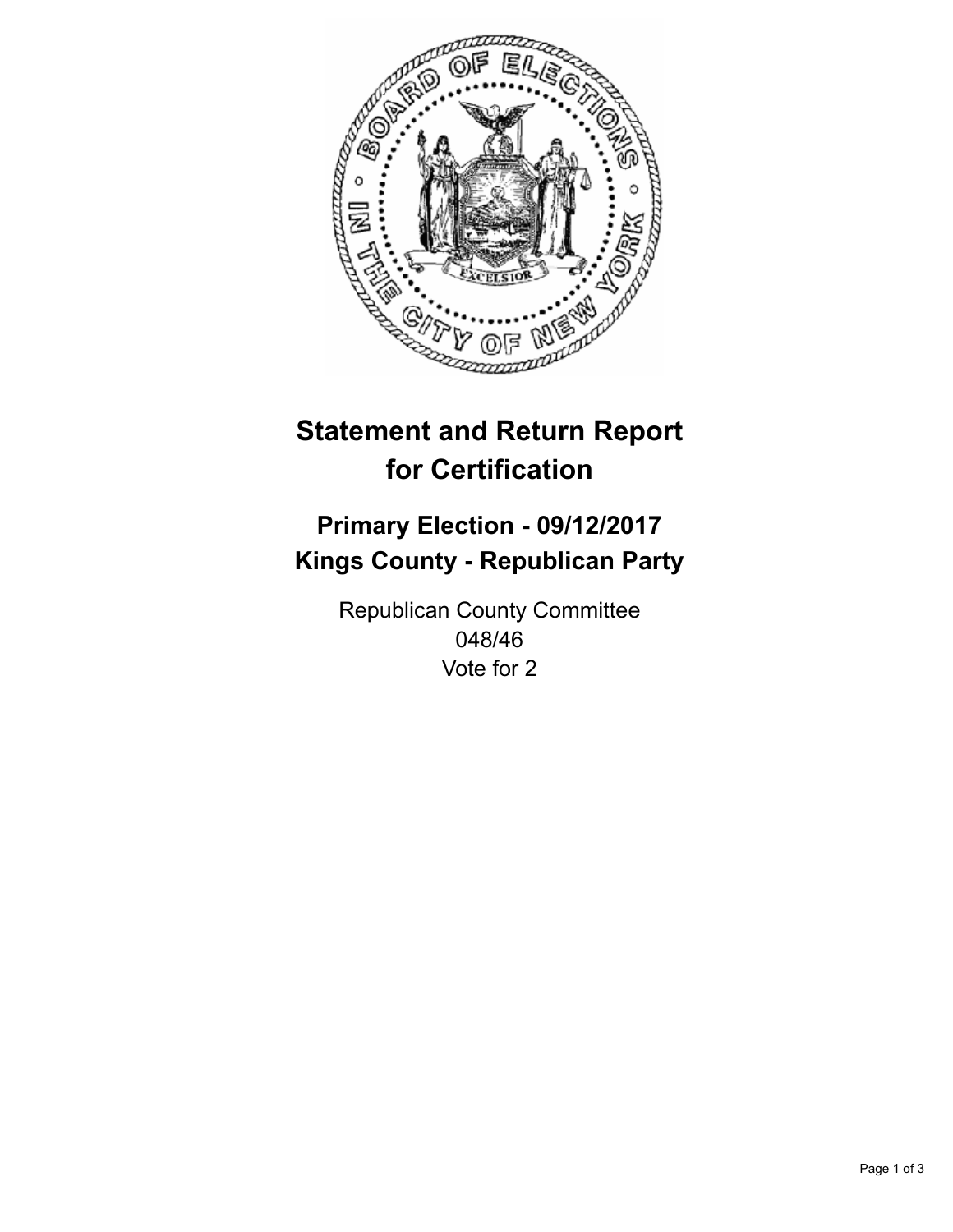

## **Assembly District 46**

| <b>PUBLIC COUNTER</b>                                    | 30       |
|----------------------------------------------------------|----------|
| <b>MANUALLY COUNTED EMERGENCY</b>                        | 0        |
| ABSENTEE / MILITARY                                      | 5        |
| AFFIDAVIT                                                | $\Omega$ |
| <b>Total Ballots</b>                                     | 35       |
| Less - Inapplicable Federal/Special Presidential Ballots | 0        |
| <b>Total Applicable Ballots</b>                          | 35       |
| ANTHONY V. SABA                                          | 12       |
| JOHN H. ABIHABIB                                         | 8        |
| <b>CHRISAFO MADIMENOS</b>                                | 14       |
| <b>ONEK MARACHILIAN</b>                                  | 5        |
| <b>Total Votes</b>                                       | 39       |
| Unrecorded                                               | 31       |